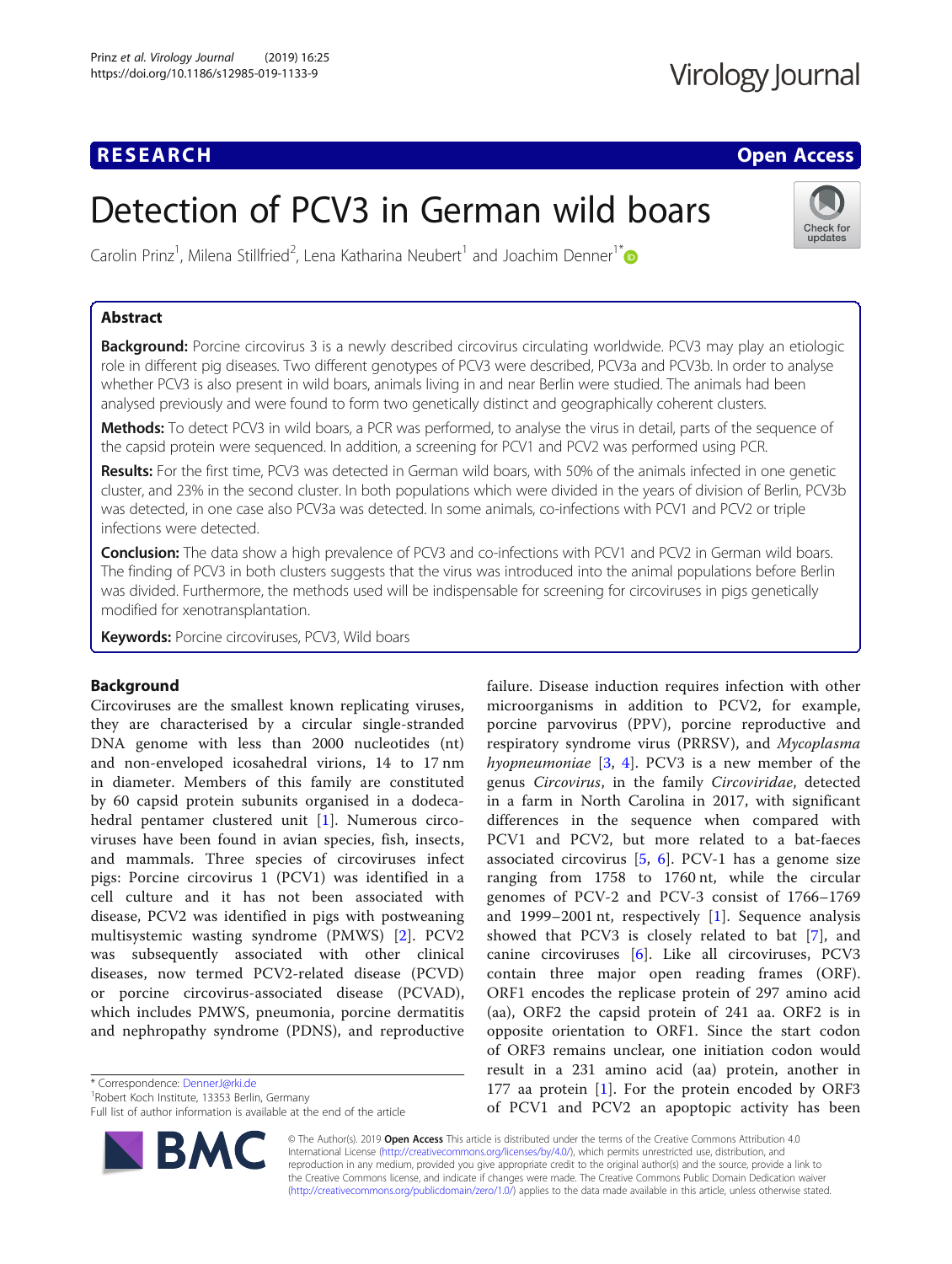described, while its putative function in PCV3 is still unknown.

Meanwhile PCV3 has been detected in animals in the USA [\[5,](#page-5-0) [6](#page-5-0)], China [\[7](#page-5-0)–[13\]](#page-5-0), South Korea [[14](#page-5-0)], Poland [\[15](#page-5-0)], Brazil [[16\]](#page-5-0), Thailand [[17\]](#page-5-0), Spain [\[18](#page-5-0)], Denmark [\[18](#page-5-0)], Sweden [\[19](#page-5-0)], Italy [[18,](#page-5-0) [20\]](#page-5-0), Russia [\[21](#page-5-0)] and Germany [[22\]](#page-6-0). PCV3 was found to be associated with porcine dermatitis and nephropathy syndrome (PDNS), reproductive failure, and multisystemic inflammation [[5,](#page-5-0) [6,](#page-5-0) [9](#page-5-0)], reproductive problems [\[5](#page-5-0)–[7,](#page-5-0) [16,](#page-5-0) [20](#page-5-0)], cardiac and multisystemic inflammation [\[5](#page-5-0)], respiratory diseases [[8](#page-5-0), [9,](#page-5-0) [23](#page-6-0)] and congenital tremors in neonatal pigs [[10\]](#page-5-0). In other cases PCV3 was found in animals without clinical signs of infection [\[24](#page-6-0)]. Since the pigs in most cases were co-infected with other porcine viruses, e.g., Torque teno sus virus 1 and 2 (TTsuV 1, TTsuV 2) [\[25](#page-6-0)], the pathogenicity of PCV3 warrants further investigations. In Swedish pigs, 70% of the PCV3-positive animals were positive for TTSuV1 and TTSuV2, 50% for porcine bocavirus (PBoV) [\[19](#page-5-0)].

When we started our study, it was unknown whether PCV3 can infect wild boars. We were analysing wild boars in two different urban forests in Berlin as well as in forests in Brandenburg, outside Berlin for the copy number of porcine endogenous retroviruses (PERVs) using droplet digital PCR (ddPCR). The samples had been taken between 2011 and 2015. The animals had been analysed genetically based on the analysis of 13 microsatellite loci and two major Bayesian Analysis of Population Structure (BAPS) clusters had been identified, the Grunewald BAPS cluster 1 and the Brandenburg BAPS cluster 2 (including also wild boars from Pankow) [[26](#page-6-0)]. These forests were located in different parts of Berlin and Germany divided by the Berlin wall during the existence of two German states. This means the wild boars in East and West Berlin had no contact in the years from 1961 until 1989. Based on these genetic differences and the geographic isolation for a limited time, we expected interesting results concerning the copy number of PERV (to be published elsewhere). At the same time first results showing a high prevalence of PCV3 in domestic pigs (between 7 and 56% [\[1](#page-5-0)]) had been published, but it was still unknown whether PCV3 infects wild boars. So we started to screen these wild boars for PCV3. In the meantime PCV3 was found in Italian [\[27\]](#page-6-0) as well as Spanish [[28\]](#page-6-0) wild boars. Our data demonstrate for the first time PCV3 in German wild boars and indicate that PCV3 is prevalent among Europe's wild boars. The fact that PCV3 was present in genetically different populations which had been geographically isolated, suggests that the virus was introduced a long time before.

Worldwide, the population density of the wild boar seems to be increasing, which means a larger number of hosts available for infection with viruses as well as a higher contact rate between hosts [\[29\]](#page-6-0). Knowledge of infections and diseases in wildlife populations are not only important for livestock production (as a reservoir for domestic pigs) but also for public health.

### Materials and methods

#### Animals

Wild boars were hunted in the city of Berlin as well as in adjoining parts of the federal State of Brandenburg, Germany. Between 1949 and 1989, two German states, the Federal Republic of Germany (FRG) and the German Democratic Republic (GDR) existed and Berlin was divided, whose Western part was surrounded by the 167-km-long Berlin wall. In total four genetic clusters of wild boars have been identified based on the analysis of 13 microsatellite loci, two within urban forests that belonged to former West-Berlin (Grunewald and Tegel) and two in the former Eastern part (Köpenick and Brandenburg including Pankow) [\[26](#page-6-0)]. We included samples of one Eastern and one Western cluster in this study: the Grunewald Bayesian Analysis of Population Structure (BAPS) cluster 1 and the Brandenburg BAPS cluster 2 (including also wild boars from Pankow) [\[26](#page-6-0)]. Spleens were sampled between 2011 and 2015 and stored frozen at − 20 °C.

#### DNA isolation

DNA was extracted using the First-DNA all-tissue Kit (Gen-Ial GmbH, Troisdorf, Germany), following the manufacturer's instructions.

#### Real-time PCR, PCR

Quantitative real-time PCR [\[6](#page-5-0)] was used to detect PCV3 genomes in the isolated DNA of the wild boars. The real-time PCR was performed using specific primers and a probe (Table [1\)](#page-2-0). The real-time PCR mixture contained 10 μl SensiFAST Probe No-Rox Mix (Bioline), 5 pmol from each primer, 5 pmol probe, 2 μl template DNA (150–300 ng) and sterile and distilled water to bring the final volume to 20 μl per sample. For amplification the Stratagene Mx3000P thermal cycler instrument (Agilent Technologies) was used with the following conditions: denaturation at 95 °C for 5 min and 45 cycles of amplification with denaturation at 94 °C for 15 s, annealing at 60 °C for 1 min and extension at 72 °C for 10 s. PCV1 and PCV2 were detected by PCR using specific primers (Table [1\)](#page-2-0), amplified in a mastercycler pro S thermal cycler (Eppendorf) with the following condition: denaturation at 95 °C for 12 min and 42 cycles of amplification with denaturation at 95 °C for 20 s, annealing at 57 °C for 20 s and extension at 72 °C for 45 s followed by a final extension of 10 min at 72 °C The PCR mixture contained 1,25 U AmpliTaq Gold, 200 μM dNTPs (10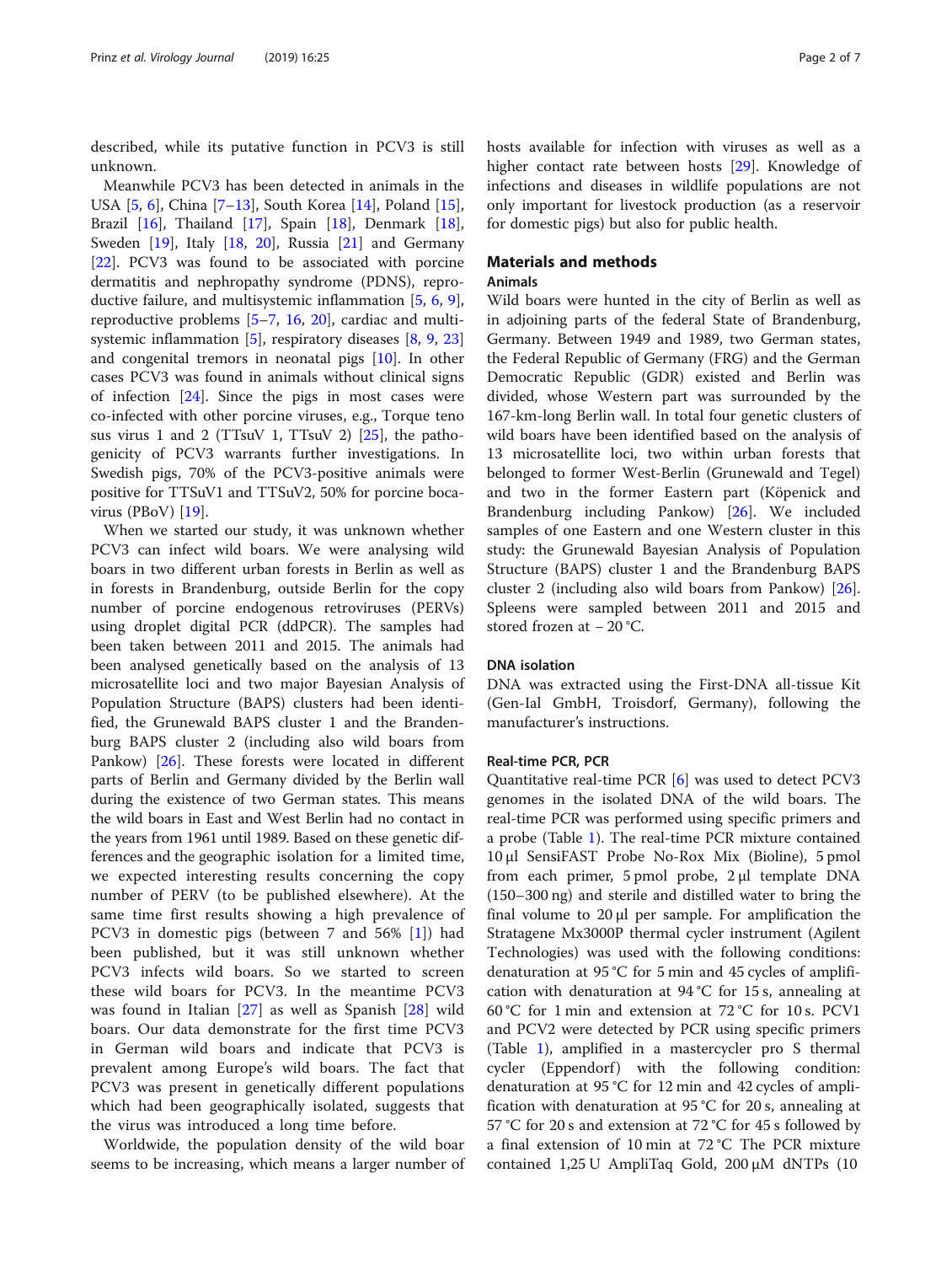| Primer, probe   | Sequence                           | Accession<br>number | Position<br>$(nt - nt)$ | Length of the amplicon<br>(bp) | Reference                  |
|-----------------|------------------------------------|---------------------|-------------------------|--------------------------------|----------------------------|
| PCV3 real FW    | AGTGCTCCCCATTGAACG                 | KT869077            | 1427-1444               | 135                            | Palinski et al., 2016 [6]  |
| PCV3 real RV    | ACACAGCCGTTACTTCAC                 |                     | 1561-1544               |                                |                            |
| PCV3_real_probe | FAM-ACCCCATGGCTCAACACATATGACC-BHO1 |                     | 1473-1449               |                                |                            |
| PCV3_seq2_FW    | GTCGTCTTGGAGCCAAGTG                |                     | 1609-1627               | 825                            | Palinski et al., 2016 [6]  |
| PCV3_seq2_RV    | CGACCAAATCCGGGTAAGC                |                     | 433-415                 |                                |                            |
| PCV1 fw (F41)   | ATACGGTAGTATTGGAAAGGTAGGG          |                     | 441-465                 | 688                            | Mankertz et al., 2000 [42] |
| PCV1 rev (B42)  | ACACTCGATAAGTATGTGGCCTTCT          |                     | 1129-1106               |                                |                            |
| PCV2 fw (F66)   | GGTTTGTAGCCTCAGCCAAAGC             | KT868491.1          | 567-546                 | 416                            |                            |
| PCV2 rev (B67)  | GCACCTTCGGATATACTGTCAAGG           |                     | $152 - 175$             |                                |                            |

<span id="page-2-0"></span>Table 1 Primers and probes used for PCV screening and sequencing

mM each), 10 pmol of each primer, 2 μL 10x PCR Gold buffer without MgCl<sub>2</sub>, 2 mM MgCl<sub>2</sub>, 1.5  $\mu$ L template DNA (150 ng) and sterile and distilled water to bring the final volume to 20 μl per sample.

#### Cloning and sequencing

Amplicons were produced using a high fidelity PfuUltra II Fusion HS DNA polymerase (Agilent) and the forward primers PCV3\_real\_FW (1004 bp) or PCV3\_seq2\_FW (825 bp) and the reverse primer PCV3\_seq2\_RV (Table 1). The amplicons were cloned using the Zero Blunt™ TOPO™ PCR Cloning Kit and the pCR 4-Blunt  $TOPO<sup>m</sup>$  vector (Thermo Fisher Scientific) and sequenced thereafter. In parallel, some amplicons were sequenced directly by Sanger sequencing.

#### Ethics statement

All tissue samples were collected from wild boars hunted independent of the project; therefore no wild boars were harmed or killed for the project.

#### Results

#### Detection of PCV3 in Berlin wild boars

Based on the analysis of 13 microsatellite loci, samples could be grouped into two genetic clusters: Animals living in the Grunewald forest, in the former Western part of Berlin, belonged to the BAPS cluster 1, while animals in the other regions and mainly in Brandenburg belonged to the BAPS cluster  $2$   $[26]$  $[26]$  $[26]$  (Fig. [1](#page-3-0)). When animals from both clusters were tested for PCV3 using a real-time PCR, 10 of 20 animals (50%) in the Grunewald cluster and 16 of 69 animals (23%) in the Brandenburg cluster were found positive (Fig. [1,](#page-3-0) Table [2](#page-3-0)).

Viruses from both clusters (six viruses from animals of the Grunewald BAPS cluster and four viruses from animals of the Brandenburg BAPS cluster) were amplified, cloned and sequenced (Table [3\)](#page-4-0). Nine of the ten viruses belonged to the subtype PCV3b according to the

classification by Fux et al. [[22\]](#page-6-0) based on the specific amino acids in position 24, 27 and 77 of the ORF2 protein (Table [3](#page-4-0)), one virus, from wild boar 20 of the Grunewald cluster, belonged to the subtype PCV3a having amino acid lysine (K) instead of arginine (R) in position 27 of the ORF2 protein.

Sequencing repeatedly we found only PCV3b or in a single case only PCV3a in the wild boars.

#### Detection of PCV1 and PCV2 in Berlin wild boars

In order to investigate whether the wild boars in and around Berlin were also infected with PCV1 and PCV2, PCR analyses were performed using specific primers (Table 1). 12.5% of the analysed 16 animals in the Grunewald BAPS cluster and 17.5% of the tested 40 animals of the Brandenburg BAPS cluster were positive for PCV1 (Table [2](#page-3-0)). 12.5 and 10% were positive for PCV2 in the Grunewald and Brandenburg cluster, respectively. The percentage of the PCV1 and PCV3 double infected animals were 12.5 and 17.5%, that of PCV2 and PCV3 double infected animals 12.5 and 7.5% and the percentage of triple infected was 6.25 and 2.5% (Table [2\)](#page-3-0).

#### **Discussion**

Here, the first description of PCV3 in German wild boars is given. Up to 50% of the animals in the Grunewald cluster are positive, whereas the percentage in the Brandenburg cluster was lower (23%). PCV3 has been described recently in Italian wild boars with a similar incidence (33%) [\[27\]](#page-6-0), and after submission of our manuscript, 42.66% PCV3-positive wild boars had been described in Northeastern Spain [[28](#page-6-0)]. Our results confirm that PCV3 is not only present in domestic pigs, but also in wild boars and that PCV3 is prevalent among Europe's wild boars for many years. PCV3 is distributed worldwide in domestic pigs, with very similar viruses in different places, possibly due to the transportation of the animals from one country to another. At present it is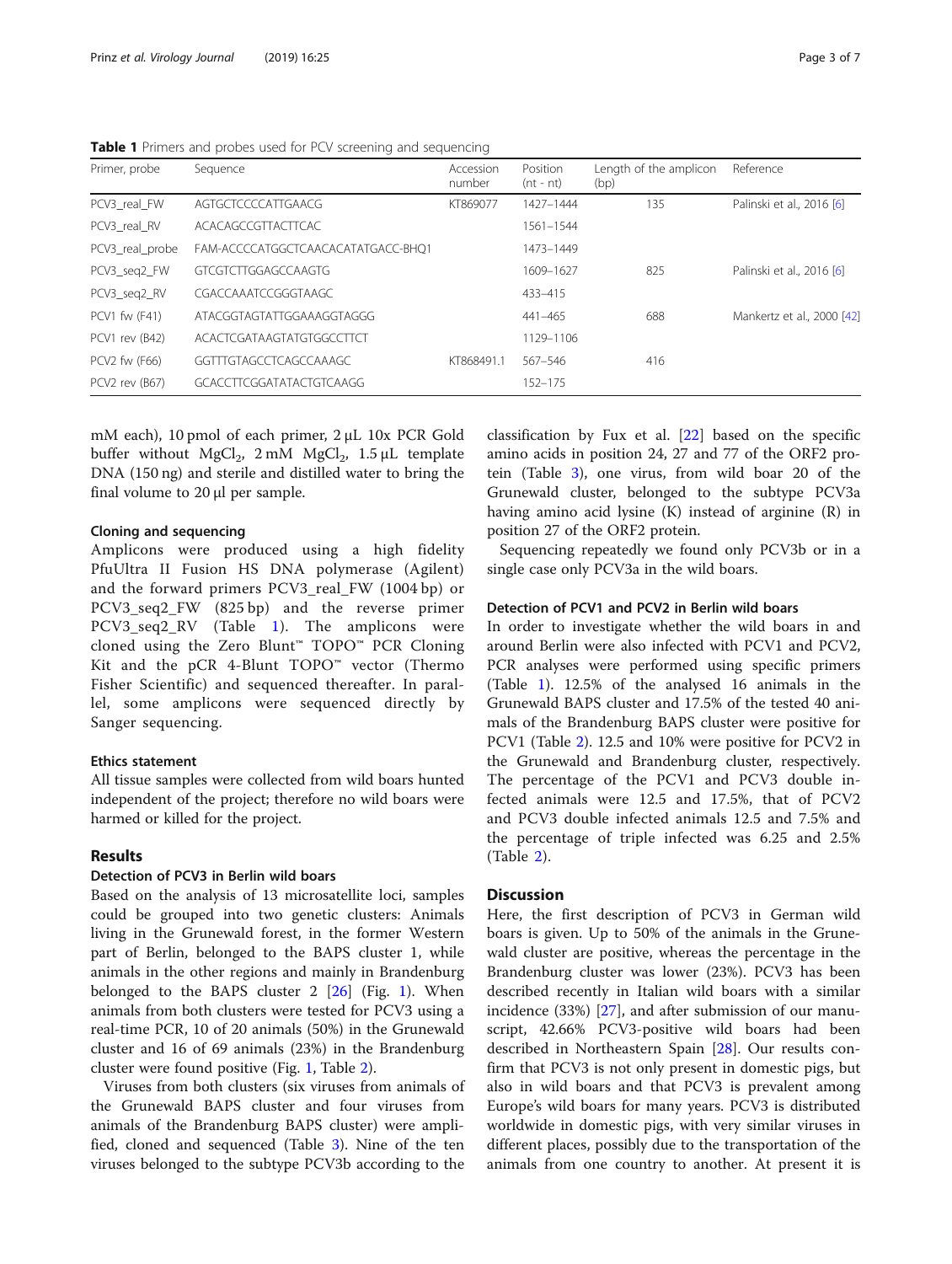<span id="page-3-0"></span>

unclear whether the virus was introduced into the production pigs and wild boars at nearly the same time, or whether production pigs distributed the virus worldwide and also infected wild boars or whether wild boars were infected first, transmitting the virus to the production pigs. The closest ancestor of PCV3 was found to be within the clade 1 of bat circoviruses which were isolated in China between 2011 and 2013 [[30\]](#page-6-0). More detailed investigations allowed describing subclades PCV3a and PCV3b and division of PCV3a into PCV3a-1 and PCV3a-2 [\[28](#page-6-0)]. Amino acid sites S122A, A320V (amino acid site 24 of the ORF2 protein) and 323 were crucial to discriminate PCV3a and PCV3b. The viruses from the Berlin wild boars we sequenced belong predominantly to the PCV3b clade, but in one animal also PCV3a was found (Table [3](#page-4-0)). It remains unknown whether in some animals a co-infection of PCV3a and PCV3b took place. Our data correlated with the data by Fux et al. [[22](#page-6-0)]

| Table 2 Results of the PCV testing |  |  |  |  |
|------------------------------------|--|--|--|--|
|------------------------------------|--|--|--|--|

| Region      | Previously<br>to       | Genetical<br>data                               | PCV3 infection<br>(number<br>positive/<br>number total)<br>$(\% )$ | PCV1 Infection<br>(number<br>positive/<br>number total)<br>(%) | PCV2 Infection<br>(number<br>positive/<br>number total)<br>$(\% )$ | PCV1 and PCV3<br>double infection<br>(number positive/<br>number total) (%) | PCV2 and PCV3<br>double infection<br>(number positive/<br>number total) (%) | PCV1, PCV2,<br>PCV3 triple<br>infection<br>(% ) |
|-------------|------------------------|-------------------------------------------------|--------------------------------------------------------------------|----------------------------------------------------------------|--------------------------------------------------------------------|-----------------------------------------------------------------------------|-----------------------------------------------------------------------------|-------------------------------------------------|
| Grunewald   | West-<br><b>Berlin</b> | 13<br>microsatellite<br>loci, BAPS<br>cluster 1 | 10/20 (50%)                                                        | $2/16^a$ (12.5%)                                               | 2/16 (12.5%)                                                       | 2/16 (12.5%)                                                                | 2/16 (12.5%)                                                                | 1/16 (6.25%)                                    |
| Brandenburg | East-<br>Germany       | 13<br>microsatellite<br>loci, BAPS<br>cluster 2 | 16/69 (23%)                                                        | $7/40^b$ (17.5%)                                               | 4/40 (10%)                                                         | 7/40 (17.5%)                                                                | 3/40 (7.5%)                                                                 | 1/40 (2.5%)                                     |

<sup>a</sup>only 16 animals of 20 have been tested; <sup>b</sup>only 40 of 69 animals have been tested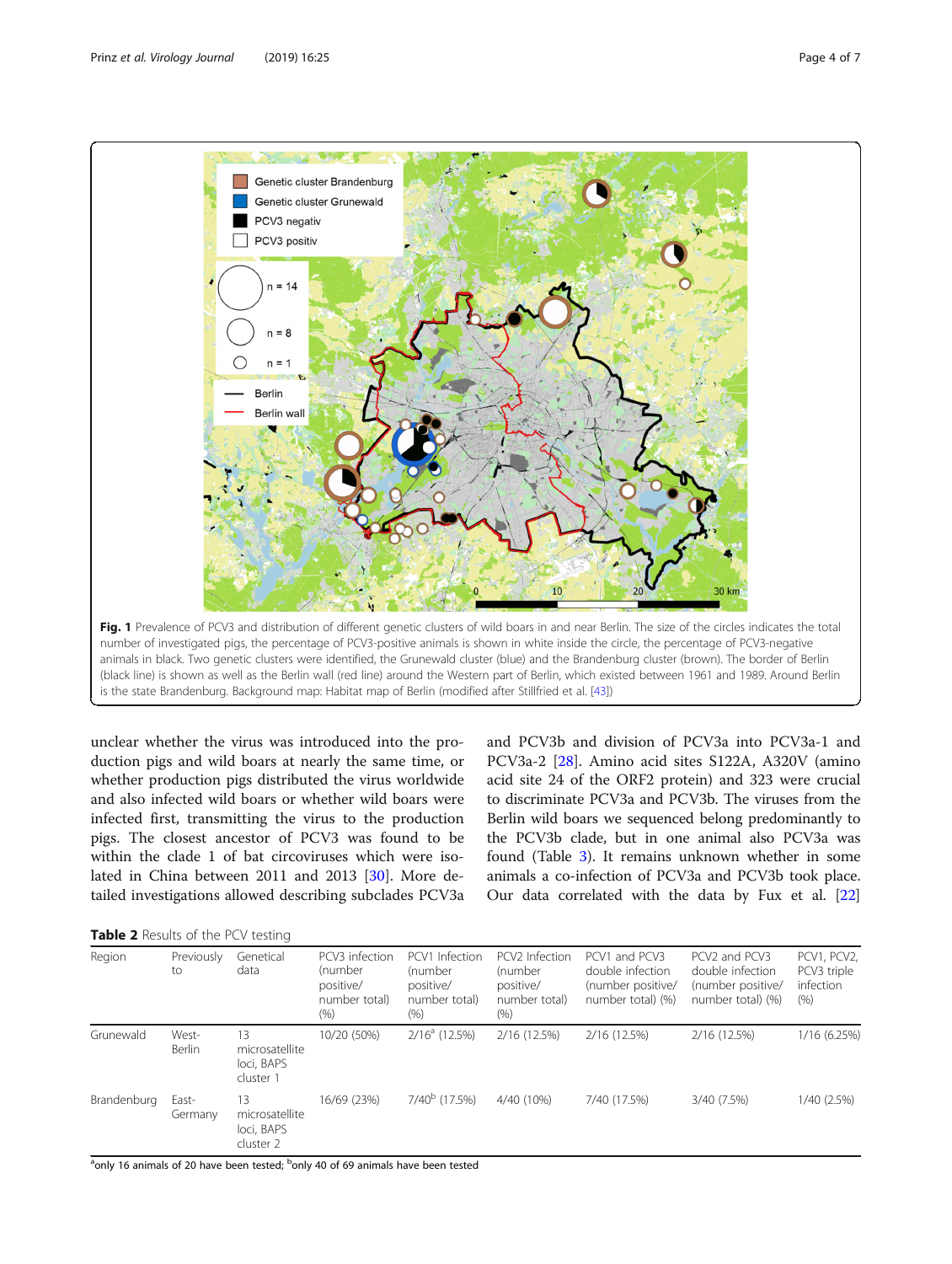<span id="page-4-0"></span>Table 3 Classification of the sequenced PCV3 from wild boars (WB) in and around Berlin based on the definition by Fux et al.  $[22]$ 

| subtype        | genetic cluster | aa24 | aa $27$ | aa77 | aa150 |
|----------------|-----------------|------|---------|------|-------|
| a1             | n/a             | V    | К       | S    |       |
| a2             | n/a             | A/V  | Κ       | S    |       |
| b1             | n/a             | Α    | R       | S    | I     |
| b <sub>2</sub> | n/a             | Α    | R       | T    | L     |
| <b>WB 12</b>   | GW              | Α    | R       | S    | n.t.  |
| <b>WB 13</b>   | GW              | Α    | R       | S    | n.t.  |
| <b>WB 14</b>   | GW              | Α    | R       | S    | n.t.  |
| <b>WB 17</b>   | GW              | Α    | R       | S    | n.t.  |
| <b>WB 20</b>   | GW              | Α    | Κ       | S    | I     |
| WB 111         | BB              | Α    | R       | S    | I     |
| WB 212         | GW              | Α    | R       | S    | I     |
| <b>WB 323</b>  | BB              | Α    | R       | S    | n.t.  |
| WB 347         | ΒE              | A    | R       | S    |       |
| WB 349         | ΒE              | Α    | R       | S    |       |

 $n/a$  not applicable, aa amino acids, V valine, K lysine, I isoleucine, L leucine, R. arginine, WB wild boar, GW Grunewald cluster, BB Brandenburg cluster, n.t., not tested

showing a higher number of PCV3b compared with PCV3a in farm animals in Germany. Since the nucleotide identity among these sequences is really high (greater 97%) [[22](#page-6-0), [31](#page-6-0)], it is not important to determine genotypes or groupings.

The prevalence of PCV3a and PCV3b in all countries is remarkable and the worldwide circulation of PCV3 leading to multiple introductions events followed by local evolution appears the most likely scenario to explain this [\[32](#page-6-0)]. Furthermore, the demonstration of a PCV3 infection in asymptomatic animals, could have favoured the undetected and uncontrolled circulation of the virus [[24](#page-6-0)]. A similar scenario had also been proposed for the distribution of PCV2 [[29\]](#page-6-0).

There are data showing that PCV3 did not emerge through recombination events among currently known circoviruses and that its speciation is not a recent evolutionary event [[32\]](#page-6-0). The most common recent ancestor analysis suggests that PCV3 lineages have emerged over the past 50 years. PCV3 is not genetically closely related with other porcine circoviruses and it has been evolving undetected for some time in the swine population. The finding of groups of genetically related isolates of PCV3 originated from different countries that may be associated with dispersal routes, suggesting that PCV3 has already been circulating in pig-producing countries for some time before its first detection [[32\]](#page-6-0). Analysing the trade flows of live pigs in the years 2006–2016 showed mainly export flows from the USA to Brazil, China, and Korea. But these countries also exported pigs

to other countries, leading to an intense movement of live pigs among producing countries [\[32\]](#page-6-0).

Although it is still unclear whether PCV3 is associated with a disease in pigs, the absence of disease in some infected pigs [[24](#page-6-0)] suggests that similarly to PCV2 additional factors or co-infections with other microorganisms are required to induce severe diseases. PCV2 is necessary but not sufficient for the induction of PCVD. PCVD is a whole complex of diseases including PCV2-systemic disease (PCV2-SD, previously called PMWS), PCV2-subclinical infection (PCV2-SI), PCV2 -reproductive disease (PCV2-RD), and PDNS. Some purported risk factors include co-infection with other viruses, e.g., PRRSV, which causes the porcine reproductive and respiratory syndrome associated with reproductive failure in breeding stocks and respiratory tract illness in young pigs. Co-infection with porcine parvovirus may also contribute to PCVD. As mentioned in the introduction, PCV3 was found to be associated with PDNS, reproductive failure, and multisystemic inflammation [[5,](#page-5-0) [6,](#page-5-0) [9](#page-5-0)], reproductive problems [[5](#page-5-0)–[7](#page-5-0), [16](#page-5-0), [20\]](#page-5-0), cardiac and multisystemic inflammation [[5\]](#page-5-0), respiratory diseases [\[8](#page-5-0), [9,](#page-5-0) [23\]](#page-6-0) and congenital tremors in neonatal pigs [\[10](#page-5-0)]. However, in some cases, PCV3 was found in animals without clinical signs of infection [\[24](#page-6-0)]. Animals generated for xenotransplantation purposes should be not only healthy but also free from PCV3 and other circoviruses [[33\]](#page-6-0). Like PCV2, PCV3 may be an immunosuppressive virus and it is still unclear whether subclinical infections of pigs may decrease the functionality of the organs required for transplantation. However, to eliminate the virus from the animals will be difficult, since PCV3 is transmitted by the colostrum [[34](#page-6-0)].

Numerous viruses have been found in wild boars, including suid alphaherpesvirus 1 (pseudorabies virus), a pestivirus causing classical swine fever, PRRSV, PCV2 and many others [[35\]](#page-6-0). PCV2 has been previously described in German wild boars [[36\]](#page-6-0). PCV2 seroprevalence has been reported to be around 30–40% in Belgian and Spanish wild boars [\[37](#page-6-0)]. Using PCR, 20% of Hungarian wild boars have been found positive for PCV2 [\[38](#page-6-0)]. Some of the animals were suffering from PMWS [\[38\]](#page-6-0). It seems likely that the origin of PCV2 infection in wild boars could be through contact with domestic pigs, not least because of the high PCV2 infection rate in pig herds. PCV2 has also been found in slaughterhouse pigs in Berlin and in Göttingen Minipigs [[39\]](#page-6-0). Göttingen Minipigs had been recently used in preclinical pig islet cell transplantations into non-human primates [\[40](#page-6-0)].

In this context, it is of interest that some of the investigated German wild boars were infected in addition to PCV3 with PCV1 or PCV2 or even with all three viruses. However we do not have data on the health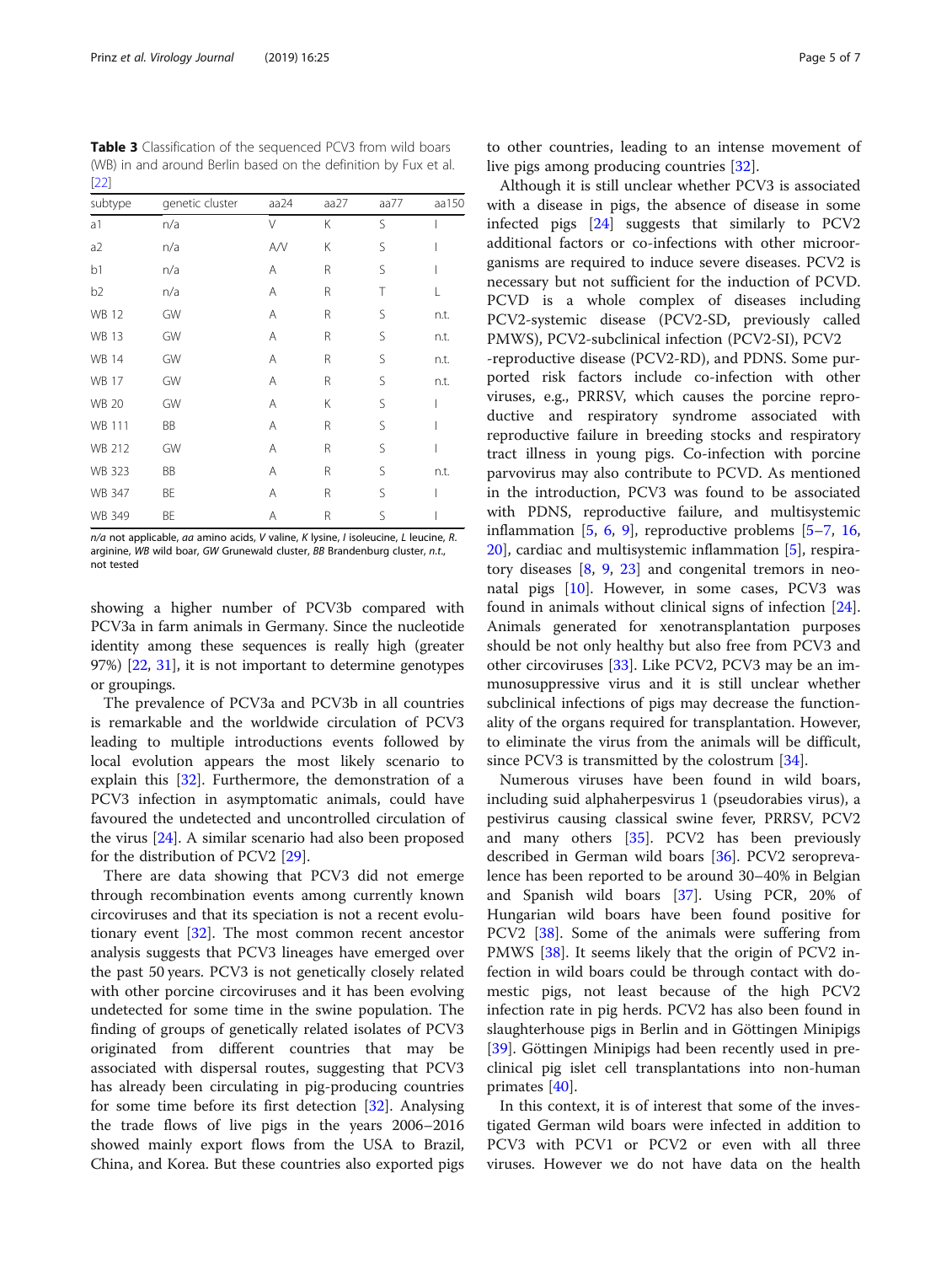<span id="page-5-0"></span>status of the wild boars and cannot judge what happens in the case of double or triple infections. Double infection with PCV2 and PCV3 has also been found in diseased domestic pigs in the Henan province in China (around 30% of the animals) [\[41](#page-6-0)], in another study 22.3% of 76 clinical PCV3-positive samples were found to be co-infected with PCV2 [44].

#### Conclusion

PCV3 is widely distributed in wild boars in and around Berlin, which form two genetically distinct and geographically coherent clusters and which were divided during the existence of the Berlin wall. In both clusters PCV3b was detected, and in one cluster also PCV3a. For the first time, also double and triple infections in wild boars with PCV1 and PCV2 were observed. The methods used will be needed to screen for circoviruses in pigs genetically modified for application in xenotransplantation.

#### Acknowledgments

The study was supported by the German Research Foundation, TRR127. We would like to thank Tanja Noventa and Ramona Taubert for the isolation of the DNA and Dr. Uwe Fiebig for advice, and sequence analysis. Carolin Prinz was born Carolin Runge.

#### Availability of data and materials

All relevant information is provided in this current manuscript.

#### Authors' contributions

Conceived and designed the study: JD. Performed the PCR experiments: CP, LKN. Collected the spleens of the animals for DNA isolation and performed the genetic analysis: MS. Wrote the manuscript: JD, MS. All authors read and approved the final manuscript.

#### Ethics approval and consent to participate

See Material and Methods.

#### Consent for publication

Not applicable.

#### Competing interests

The authors declare that they have no competing interests. The founding sponsors had no role in the design of the study; in the collection, analyses, or interpretation of data; in the writing of the manuscript, and in the decision to publish the results.

#### Publisher's Note

Springer Nature remains neutral with regard to jurisdictional claims in published maps and institutional affiliations.

#### Author details

<sup>1</sup>Robert Koch Institute, 13353 Berlin, Germany. <sup>2</sup>Department of Ecological Dynamics, Leibniz Institute for Zoo and Wildlife Research, Berlin, Germany.

#### Received: 3 December 2018 Accepted: 15 February 2019 Published online: 22 February 2019

#### References

1. Klaumann F, Correa-Fiz F, Franzo G, Sibila M, Núñez JI, Segalés J. Current knowledge on porcine circovirus 3 (PCV-3): a novel virus with a yet unknown impact on the swine industry. Front Vet Sci. 2018. [https://doi.org/](https://doi.org/10.3389/fvets.2018.00315) [10.3389/fvets.2018.00315](https://doi.org/10.3389/fvets.2018.00315).

- 2. Allan G, Krakowka S, Ellis J, Charreyre C. Discovery and evolving history of two genetically related but phenotypically different viruses, porcine circoviruses 1 and 2. Virus Res. 2012;164(1–2):4–9.
- 3. Allan GM, Kennedy S, McNeilly F, Foster JC, Ellis JA, Krakowka SJ, Meehan BM, Adair BM. Experimental reproduction of severe wasting disease by coinfection of pigs with porcine circovirus and porcine parvovirus. J Comp Pathol 199. 121:1–11.
- 4. Segalés J, Rosell C, Domingo M. Pathological findings associated with naturally acquired porcine circovirus type 2 associated disease. Vet Microbiol. 2004;98:137–49.
- 5. Phan GT, Giannitti F, Rossow S, Marthaler D, Knutson T, Linlin L, Deng X, Resende T, Vannucci F, Delwart E. Detection of a novel circovirus PCV3 in pigs with cardiac and multi-systemic inflammation. Virol J. 2016;13:184.
- 6. Palinski R, Piñeyro P, Shang P, Yuan F, Guo R, Fang Y, Byers E, Hause BM. A novel porcine circovirus distantly related to known circoviruses is associated with porcine dermatitis and nephropathy syndrome and reproductive failure. J Virol. 2016;91(1).
- 7. Ku X, Chen F, Li P, Wang Y, Yu X, Fan S, Qian P, Wu M, He Q. Identification and genetic characterization of porcine circovirus type 3 in China. Transbound Emer Dis. 2017. <https://doi.org/10.1111/tbed.12638>.
- 8. Zhai SL, Zhou X, Zhang H, Hause BM, Lin T, Liu R, Chen QL, Wei WK, Lv DH, Wen XH, Li F, Wang D. Comparative epidemiology of porcine circovirus type 3 in pigs with different clinical presentations. Virol J. 2017;14(1):222. <https://doi.org/10.1186/s12985-017-0892-4>.
- 9. Shen H, Liu X, Zhang P, Wang L, Liu Y, Zhang L, Liang P, Song C. Genome characterization of a porcine circovirus type 3 in South China. Transbound Emerg Dis. 2017. <https://doi.org/10.1111/tbed.12639>.
- 10. Chen GH, Mai KJ, Zhou L, Wu RT, Tang XY, Wu JL, He LL, Lan T, Xie QM, Sun Y, Ma JY. Detection and genome sequencing of porcine circovirus 3 in neonatal pigs with congenital tremors in South China. Transbound Emerg Dis. 2017. <https://doi.org/10.1111/tbed.12702>.
- 11. Xu PL, Zhang Y, Zhao Y, Zheng HH, Han HY, Zhang HX, Chen HY, Yang MF, Zheng LL. Detection and phylogenetic analysis of porcine circovirus type 3 in Central China. Transbound Emerg Dis. 2018. [https://doi.org/10.](https://doi.org/10.1111/tbed.12920) [1111/tbed.12920.](https://doi.org/10.1111/tbed.12920)
- 12. Lu B, Qin Y, He Y, Liu L, Duan Q, Zhou Y, Li B, Chen Z, Liang J, Su Q, Bi B, Jiang D, Lu J, Zhao W. Complete genome sequence of a novel porcine circovirus type 3 strain, CH/GX/1776D/2017, isolated from Guangxi, China. Genome Announc. 2018;6(17).
- 13. Wen S, Sun W, Li Z, Zhuang X, Zhao G, Xie C, Zheng M, Jing J, Xiao P, Wang M, Han J, Ren J, Liu H, Lu H, Jin N. The detection of porcine circovirus 3 in Guangxi, China. Transbound Emerg Dis. 2018;65(1):27–31.
- 14. Kwon T, Yoo SJ, Park CK, Lyoo YS. Prevalence of novel porcine circovirus 3 in Korean pig populations. Vet Microbiol. 2017;207:178–80.
- 15. Stadejek T, Wozniak A, Milek D, Biernacka K. First detection of porcine circovirus type 3 on commercial pig farms in Poland. Transbound Emerg Dis. 2017;64:1350–3.
- 16. Tochetto C, Lima DA, Varela APM, Loiko MR, Paim WP, Scheffer CM, Herpich JI, Cerva C, Schmitd C, Cibulski SP, Santos AC, Mayer FQ, Roehe PM. Fullgenome sequence of porcine circovirus type 3 recovered from serum of sows with stillbirths in Brazil. Transbound Emerg Dis. 2017;65(1):5–9.
- 17. Kedkovid R, Woonwong Y, Arunorat J, Sirisereewan C, Sangpratum N, Lumyai M, Kesdangsakonwut S, Teankum K, Jittimanee S, Thanawongnuwech R. Porcine circovirus type 3 (PCV3) infection in grower pigs from a Thai farm suffering from porcine respiratory disease complex (PRDC). Vet Microbiol. 2018;215:71–6.
- 18. Franzo G, Legnardi M, Hjulsager CK, Klaumann F, Larsen LE, Segales J, Drigo M. Full-genome sequencing of porcine circovirus 3 field strains from Denmark, Italy and Spain demonstrates a high within-Europe genetic heterogeneity. Transbound Emerg Dis. 2018;65(3):602–6.
- 19. Ye X, Berg M, Fossum C, Wallgren P, Blomström AL. Detection and genetic characterisation of porcine circovirus 3 from pigs in Sweden. Virus Genes. 2018;54(3):466–9.
- 20. Faccini S, Barbieri I, Gilioli A, Sala G, Gibelli LR, Moreno A, Sacchi C, Rosignoli C, Franzini G, Nigrelli A. Detection and genetic characterization of porcine circovirus type 3 in Italy. Transbound Emerg Dis. 2017;64(6):1661–4.
- 21. Yuzhakov AG, Raev SA, Alekseev KP, Grebennikova TV, Verkhovsky OA, Zaberezhny AD, Aliper TI. First detection and full genome sequence of porcine circovirus type 3 in Russia. Virus Genes. 2018. [https://doi.org/10.](https://doi.org/10.1007/s11262-018-1582-z) [1007/s11262-018-1582-z](https://doi.org/10.1007/s11262-018-1582-z).